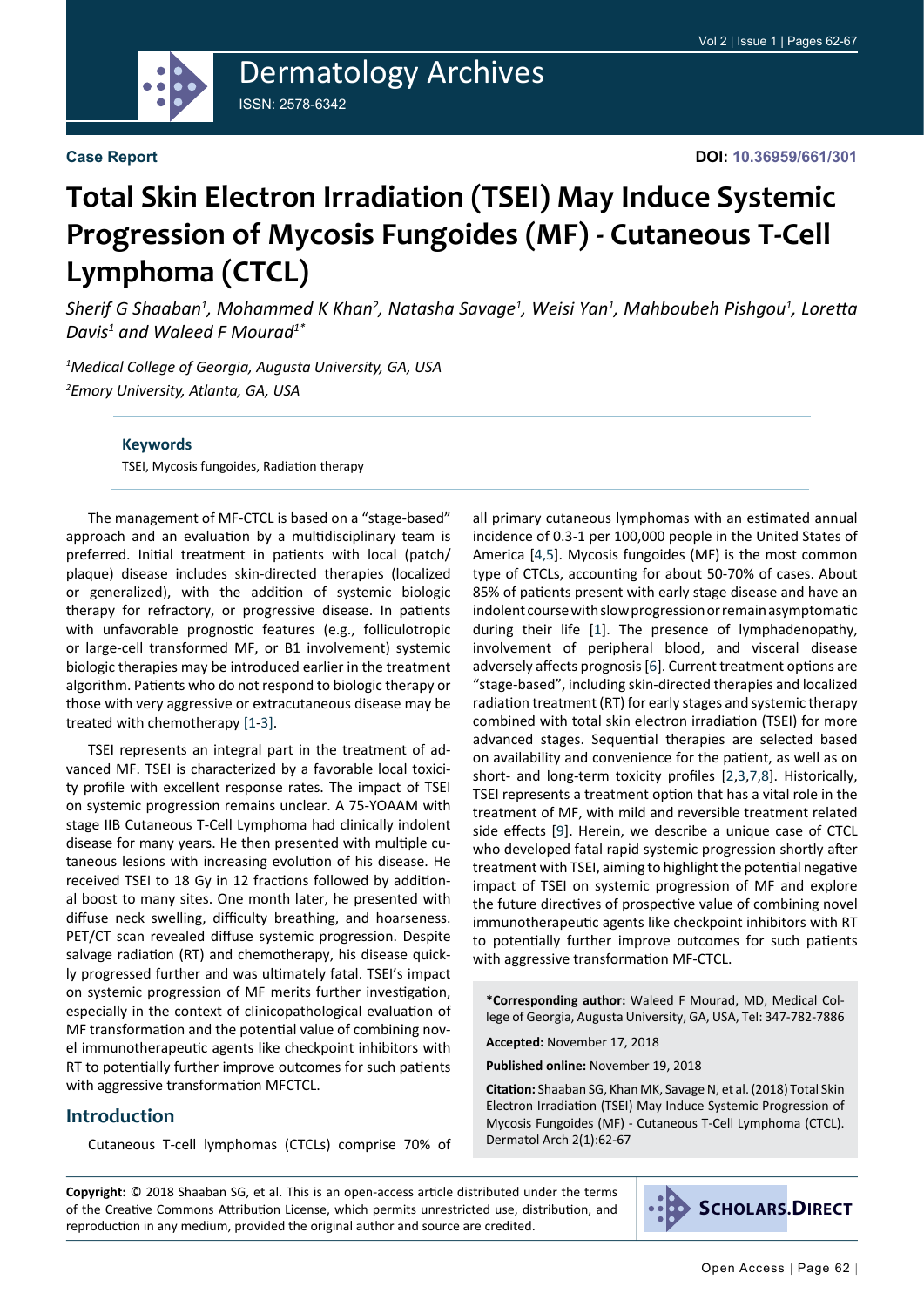<span id="page-1-0"></span>

**Figures 1:** Multiple cutaneous lesions involving scalp, neck, and extremities.

## **Case Report**

A 75-year-old African American male presented with multiple cutaneous lesions involving the majority of his scalp, neck, trunk and extremities [\(Figure 1](#page-1-0)). His condition initially started in 2003 when he noticed a cutaneous lesion on his chest. He was diagnosed with cutaneous T-cell lymphoma (CTCL), "mycosis fungoides", (MF) and received topical treatment and phototherapy. His disease had been in reasonable control on topical and phototherapies for 12 years, with a waxing and waning course. In 2015, he presented with diffuse hyperpigmented scaly skin lesions with extensive plaques and desquamated areas. His largest lesions were in the right cheek, scalp, left axilla, left back, and left supraclavicular fossa. The lesions were described as more tumor-like, deeply invasive, with ulceration and necrosis, which were starting to cause significant pain, bleeding, and itching for the patient. Thus, he was referred for radiotherapy (RT). The patient received localized electron beam radiation therapy (EBRT) to the right cheek and left supraclavicular area; each site received 20 Gy in 10 fractions at the rate of 200 cGy daily fraction via 9 MeV and 6 MeV enface plus 5 mm daily bolus for the cheek and supraclavicular lesions respectively, as shown in [Figure 2.](#page-2-2) During EBRT, these lesions showed marked improvement with a complete clinical response by 4<sup>th</sup> week. Two months later, the patient received TSEI to 18 Gy in 12 fractions, followed by focal boost of 3 Gy in a single fraction to the right eye, 4 Gy in a single fraction to upper

shoulders, axilla, and perineum, and 10.5 Gy in 7 fractions to the soles of his feet bilaterally. The areas that were boosted were considered to have received lower doses of radiotherapy during TSEI. Thus, a "supplemental" radiotherapy boost was provided. One month later, he presented with diffuse neck swelling, difficulty breathing particularly while lying flat, and hoarseness. On examination, there was bulky palpable lymphadenopathy in bilateral cervical chains from levels I-IV. Laryngoscopy revealed hypertrophy of nasopharynx and BOT and decreased motion of left TVC. PET/CT scan [\(Figure](#page-2-0)  [3](#page-2-0)) revealed diffuse disease progression including pharynx/ Waldeyer's ring, bilateral neck, bilateral axilla, bilateral pelvis, bilateral femoral and inguinal regions, as well as extranodal sites including spleen, mediastinum and pleura. Moreover, it showed compression fractures of T10 and T11. Excisional axillary lymph node biopsy was performed, which revealed diffuse effacement of the normal nodal architecture by a mixed inflammatory infiltrate [\(Figure 4A](#page-2-1)). This infiltrate was predominated by eosinophils, histiocytes and medium sized lymphoid cells with irregular nuclear contours and partially condensed chromatin. Flow cytometric analysis of the lymph node detected an aberrant T-cell population with loss of CD7 as well as aberrantly dim CD3 and CD4. PD-L1 immunohistochemical stain highlighted 70% of the neoplastic cells [\(Figure 4B](#page-2-1)). The patient then received another course of irradiation to his bilateral neck lymph nodes, pharynx/ Waldeyer's ring, involved salivary glands and supraclavicular

lip, 8 Gy in 4 fractions to the scalp, 8 Gy in 4 fractions to his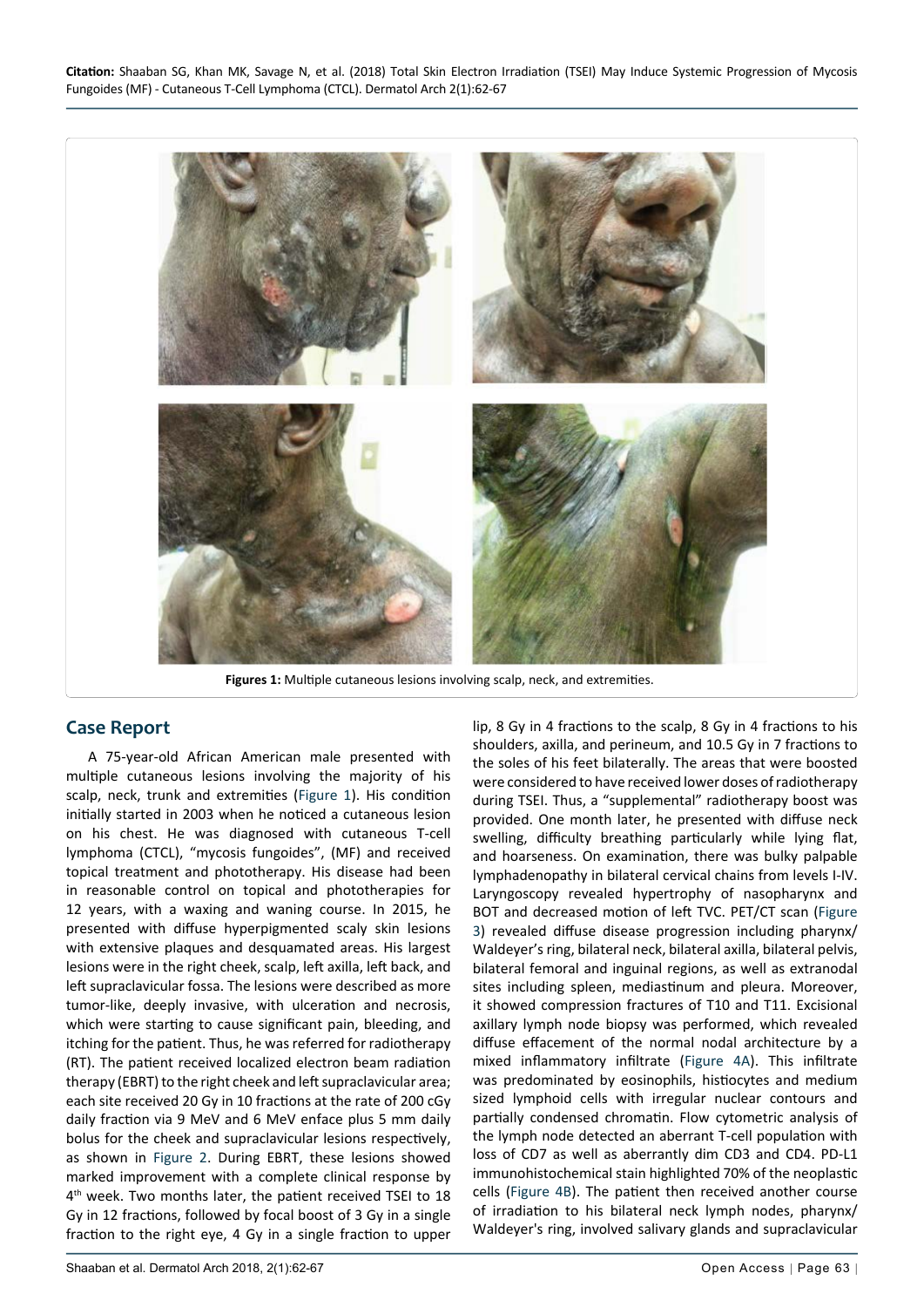

**Figures 2:** Right cheek enface 9 MeV + 5 mm daily bolus. Dose delivered was 20 Gy in 10 fractions.

<span id="page-2-0"></span>

<span id="page-2-2"></span>Ĩ

lymph nodes to 20 Gy in 10 fractions, aiming to relieve his obstructive symptoms and to prevent paralysis of his left TVC ([Figure 5\)](#page-3-0). Unfortunately, despite local improvement of his head and neck disease, he deteriorated systemically and was admitted to the hospital for hematemesis and melena. Upper endoscopy revealed diffuse gastric ulcerative disease consistent with mucosal involvement of his lymphoma. He ultimately developed severe septic shock compounded by adrenal insufficiency leading to respiratory failure and death.

#### **Discussion**

The most significant prognostic factors affecting survival in patients with MF include age at presentation, extent and type of skin involvement, overall stage, presence of extracutaneous disease, and peripheral blood involvement [[6,](#page-4-4)[7](#page-4-6)]. Kim, et al. studied the long-term outcome of 525 patients with MF and found that risk of disease progression, development of extracutaneous disease and death was correlated with initial T classification. Furthermore, they reported that the extent of blood involvement was significantly correlated with poor survival outcomes [\[7](#page-4-6)]. Patients with advanced stage disease (stages IIB, III, and IVA) with erythroderma and lymph node

<span id="page-2-1"></span>

**Figure 4:** A) Hematoxylin and Eosin stained slide, original magnification 500X; B) Clone 22C3 Clarient Diagnostic Services, original magnification 500X.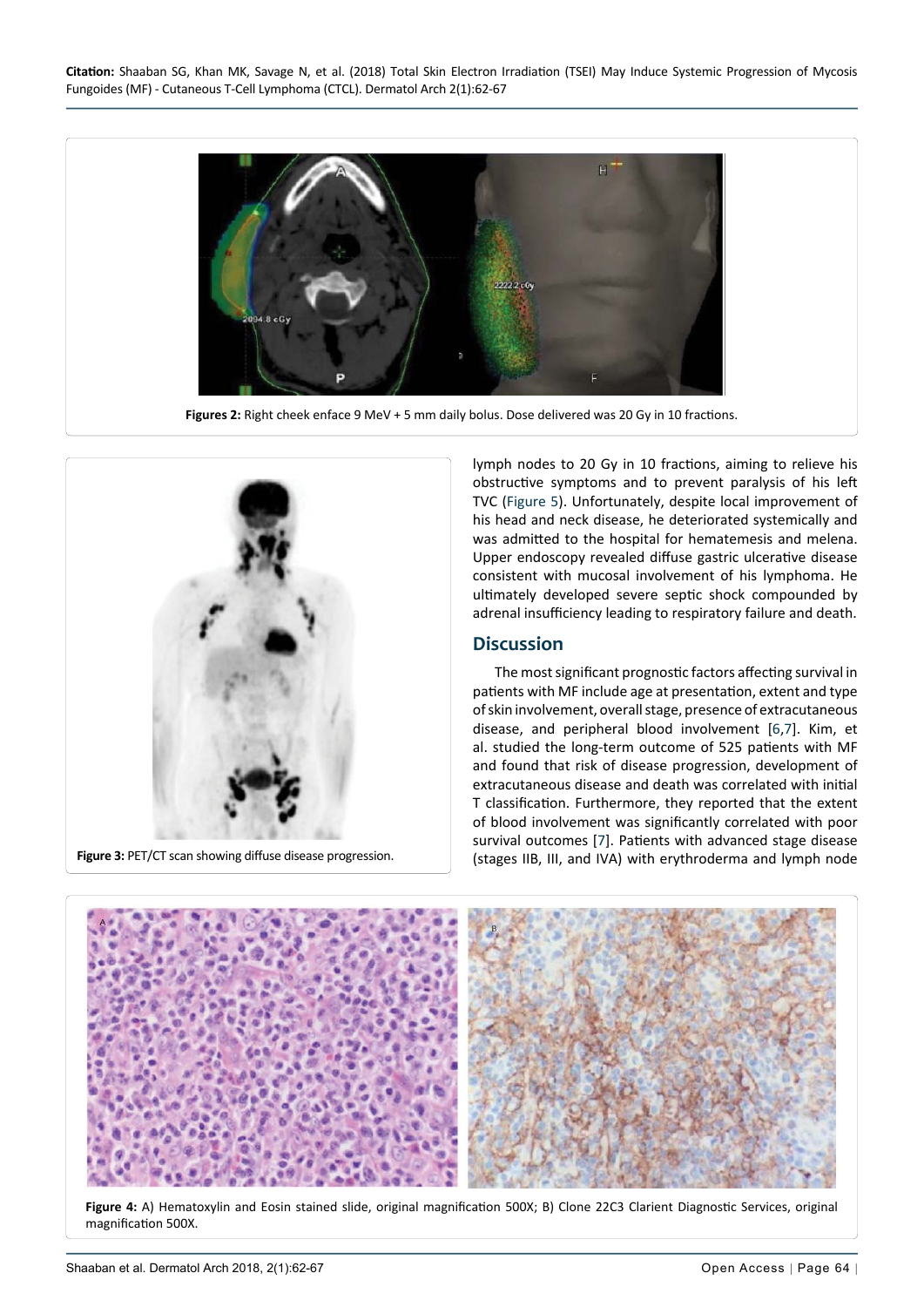**Citation:** Shaaban SG, Khan MK, Savage N, et al. (2018) Total Skin Electron Irradiation (TSEI) May Induce Systemic Progression of Mycosis Fungoides (MF) - Cutaneous T-Cell Lymphoma (CTCL). Dermatol Arch 2(1):62-67

<span id="page-3-0"></span>

or blood involvement but no visceral involvement have a median survival of 5 years, whereas this survival decreases to be 2.5 years or less with visceral disease [[8](#page-4-7)]. RT is a highly effective treatment for MF. It can be delivered to variable skin surfaces and with either palliative or curative intent. Due to the extremely radiosensitive nature of MF, high response rates can be obtained with very low doses of radiation [[1\]](#page-4-0). Focal radiation treatment provides excellent local control and palliation of symptoms. Dose should be determined on the basis of potential normal tissue complication, the irradiated volume, the skin condition, prior RT to the site, and whether TSEI is considered definitive or palliative [[9](#page-4-8)- [12](#page-4-10)]. The International Lymphoma Radiation Oncology Group consensus guidelines encourage the use of doses of 20 to 24 Gy, as most patients respond to lower radiation doses [[13\]](#page-4-11). TSEI represents an important treatment choice for locally advanced and refractory cases of MF. Its implementation requires a highly-experienced team to ensure adequate dose delivery to the target sites and to avoid excessive toxicity to healthy tissue [[8](#page-4-7)]. It depends on the use of linear accelerators to generate electron beam directed to penetrate the skin at a limited depth (< 2 cm) while ensuring minimal dose reaches visceral organs. A variety of techniques may be used including large electron field techniques, rotational techniques, and techniques involving patient or beam movement during irradiation [[14-](#page-4-12)[17\]](#page-4-13). Generally, these require treating patients in the standing position or on a rotating platform, or else achieving multiple different positions to expose all body surfaces [[18](#page-4-14),[19](#page-4-15)]. Navi, et al. reviewed the Stanford University experience with TSEI and found that a dose of 30 Gy or greater is highly effective in treatment of T2-T3 MF with 100% overall response rate [[14](#page-4-12)]. Specht, et al. considered a total treatment dose of 30-36 Gy, 4 or 5 days per week, over 8-10 weeks of TSEI in MF patients. Few studies have researched the potential value of lower dose TSEI (10-12 Gy), aiming at reduced treatment duration, fewer side effects, and the opportunity for retreatment if required [[13](#page-4-11)]. Harrison and colleagues showed TSEI in doses of 10 Gy to < 20 Gy and 20

Gy to < 30 Gy were comparable to the standard dose regimen in terms of overall response and survival [[20](#page-4-9)[,21](#page-5-0)] Moreover, Hoppe, et al. analyzed data from three clinical trials using lowdose (12 Gy) TSEI and found excellent overall response rate of 88% and complete response rate of 27% with acceptable toxicity profile [[21](#page-5-0)]. Generally, TSEI side effects are well tolerated and most patients can resume their daily normal activities shortly after [[22](#page-5-1)]. Treatment related toxicity is more common with the standard dose of 30-36 Gy. Patients may experience some temporary short-term side effects such as fatigue, mild to-moderate radiation dermatitis, temporary scalp alopecia, and nail stasis. Uncommon reported side effects are blisters on the fingers and feet, self-limiting anhidrosis, minor parotiditis, and Gynecomastia and infertility in males. Nevertheless, our case presented one month after TSEI completion with diffuse systemic progression, clinically symptomatic and as confirmed by PET/CT scan. The case presentation is consistent with rapid disease progression and suspected transformation into a more aggressive pathology given the previously indolent behavior for the preceding 13 years. This is a unique case. Our hypothesis is supported by time of progression, which occurred acutely after TSEI and during a period of expected disease control as typical in patients undergoing RT. Furthermore, one could surmise that the change in disease behavior may have been exacerbated by the immunosuppressive effects of RT, especially in a patient with advanced age, a known risk factor for post radiotherapy immunosuppression. Noteworthy, to date there is no evidence in the literature that TSEI has any shortor long-term adverse effects on systemic progression due to bone marrow or immune suppression [[23](#page-5-2)]. Therefore, we propose a potential mechanism is via tumor immune escape through overexpression of immune checkpoint proteins such as PD-1, the PD-1 ligands, or CTLA-4 on either tumor cells or T-cells within the tumor microenvironment. Perhaps the patient would have benefited from combination therapy with RT and an immune checkpoint inhibitor, an emerging concept in immunotherapy for malignancies under current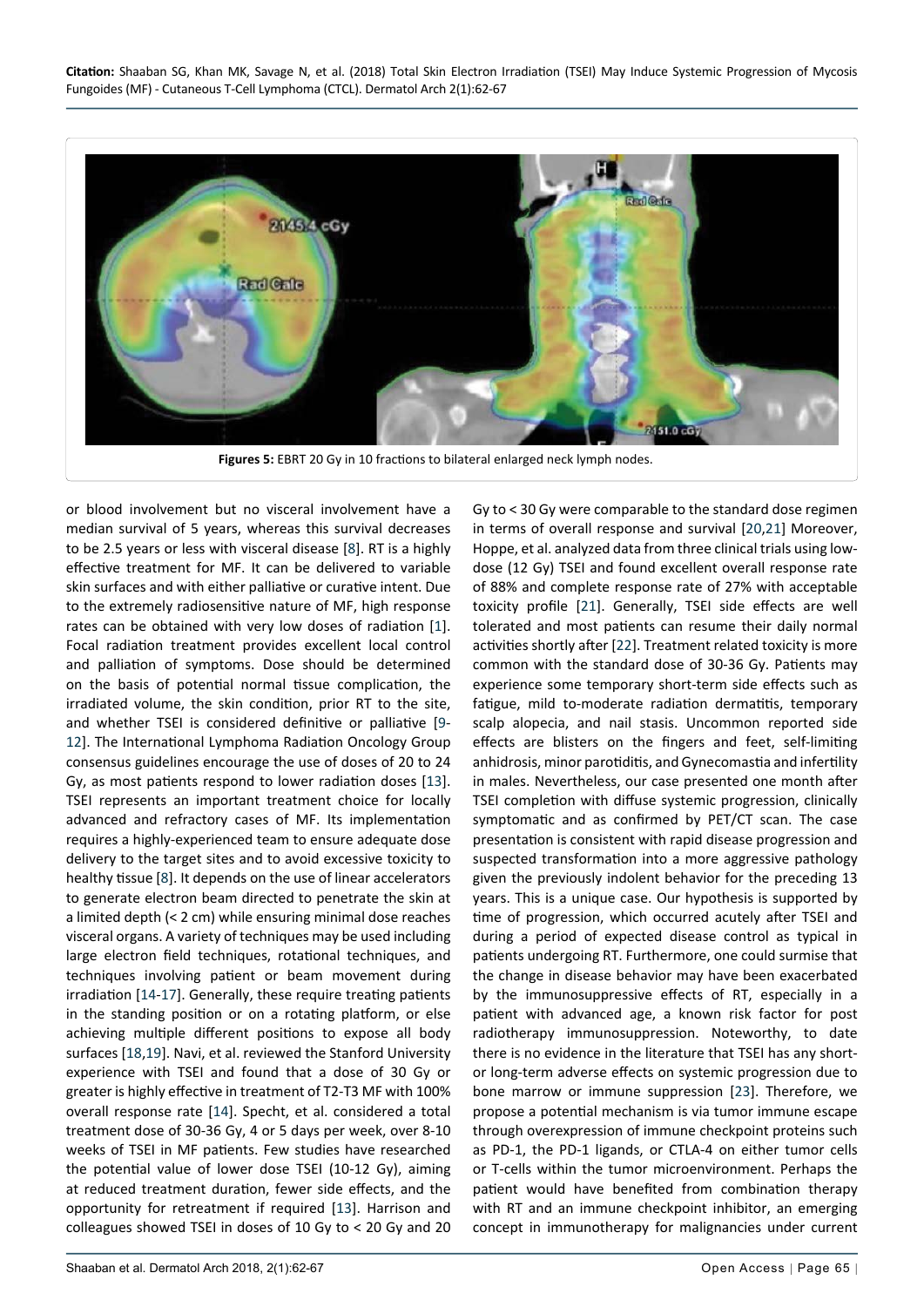investigation. Radiation can potentiate the effects of PD-1 and CTLA-4 antibodies: Van-poullie Box, et al. presented the synergistic effect of radiation and CTLA-4 antibodies on tumor rejection. Some of the proposed molecular mechanisms include; increased T-cell priming, antigen shedding by radiation, antigen presentation by dendritic cells in post radiation environment, and increased effector T-cell homing via up-regulation of CXCL16 [[24](#page-5-3)]. The authors argue that CTLA-4 and radiotherapy in combination will have complimentary effects that may lead to increased tumor rejection. Several clinical trials are underway to test this hypothesis in differing malignancy subtypes. Deng, et al. have demonstrated that radiation in combination with anti-PD-L1 treatment can promote increased anti-tumor immunity. The mechanisms behind such an effect is proposed to include; increased tumor cell death and antigen shedding by radiation, increased inflammation in post radiated tissue, increased PD-L1 expression in radiated tissue, increased cytotoxic actions of CD8+ T-cells, and alteration of the tumor immune microenvironment by reducing myeloid derived suppressor cells and increased T-cell infiltration. The authors concluded that PD-L1/PD-1 axis and the interactions of these antibodies with radiation helps to establish a rational design for future combination therapy trials [[25\]](#page-5-4). Thus, combining the findings of the Deng, et al. with the case report by Ogunrinade, et al. it is potentially conceivable that radiation may have altered immune checkpoint protein expression in our patient allowing for increased tumor immune escape. The combination of RT with anti-PD-1 blockade may pose a better and more rationale multi-modality approach to address both skin and systemic disease [\[26\]](#page-5-5). It is also possible that our patient's tumor had previously acquired altered PD-1 or CTLA-4 protein expression as a mechanism of tumorigenicity. Thus, knowing this beforehand may have allowed an opportunity to treat him with a combination of an immune checkpoint inhibitor with RT to improve his outcome. Further trials are warranted to test immunotherapy in combination with RT for CTCL.

#### **Conclusion**

The impact of TSEI on systemic progression of MF merits further investigation, especially in the context of the clinicopathological evaluation of MF transformation and the value of combining novel immunotherapeutic agents such as immune checkpoint inhibitors like anti-PD-1, anti-CTLA-4, and others with RT.

## **References**

- <span id="page-4-0"></span>1. [Mazzeo E, Rubino L, Buglione M, et al. \(2014\) The current](https://www.ncbi.nlm.nih.gov/pubmed/24936325)  [management of mycosis fungoides and Sezary syndrome and](https://www.ncbi.nlm.nih.gov/pubmed/24936325)  [the role of radiotherapy: Principles and indications. Rep Pract](https://www.ncbi.nlm.nih.gov/pubmed/24936325)  [Oncol Radiother 19: 77-91.](https://www.ncbi.nlm.nih.gov/pubmed/24936325)
- <span id="page-4-5"></span>2. [Hymes KB \(2007\) Choices in the treatment of cutaneous T-cell](https://www.ncbi.nlm.nih.gov/pubmed/17474355)  [lymphoma. Oncology \(Williston Park\) 21: 18-23.](https://www.ncbi.nlm.nih.gov/pubmed/17474355)
- <span id="page-4-1"></span>3. [Rosen ST, Querfeld C \(2006\) Primary cutaneous T-cell lymphomas.](https://www.ncbi.nlm.nih.gov/pubmed/17124079)  [Hematology Am Soc Hematol Educ Program 323-330.](https://www.ncbi.nlm.nih.gov/pubmed/17124079)
- <span id="page-4-2"></span>4. [Bradford PT, Devesa SS, Anderson WF, et al. \(2009\) Cutaneous](https://www.ncbi.nlm.nih.gov/pubmed/19279331)  [lymphoma incidence patterns in the United States: A population](https://www.ncbi.nlm.nih.gov/pubmed/19279331)[based study of 3884 cases. Blood 113: 5064-5073.](https://www.ncbi.nlm.nih.gov/pubmed/19279331)
- <span id="page-4-3"></span>5. [Assaf C, Gellrich S, Steinhoff M, et al. \(2007\) Cutaneous](https://www.ncbi.nlm.nih.gov/pubmed/17659039)  [lymphomas in Germany: An analysis of the Central Cutaneous](https://www.ncbi.nlm.nih.gov/pubmed/17659039)  [Lymphoma Registry of the German Society of Dermatology](https://www.ncbi.nlm.nih.gov/pubmed/17659039)  [\(DDG\). J Dtsch Dermatol Ges 5: 662-668.](https://www.ncbi.nlm.nih.gov/pubmed/17659039)
- <span id="page-4-4"></span>6. [Agar NS, Wedgeworth E, Crichton S, et al. \(2010\) Survival](https://www.ncbi.nlm.nih.gov/pubmed/20855822)  [outcomes and prognostic factors in mycosis fungoides/Sezary](https://www.ncbi.nlm.nih.gov/pubmed/20855822)  [syndrome: Validation of the revised International Society for](https://www.ncbi.nlm.nih.gov/pubmed/20855822)  [Cutaneous Lymphomas/European Organisation for Research](https://www.ncbi.nlm.nih.gov/pubmed/20855822)  [and Treatment of Cancer staging proposal. J Clin Oncol 28: 4730-](https://www.ncbi.nlm.nih.gov/pubmed/20855822) [4739.](https://www.ncbi.nlm.nih.gov/pubmed/20855822)
- <span id="page-4-6"></span>7. [Kim YH, Liu HL, Mraz-Gernhard S, et al. \(2003\) Long-term outcome](https://www.ncbi.nlm.nih.gov/pubmed/12873880)  [of 525 patients with mycosis fungoides and Sezary syndrome:](https://www.ncbi.nlm.nih.gov/pubmed/12873880)  [clinical prognostic factors and risk for disease progression. Arch](https://www.ncbi.nlm.nih.gov/pubmed/12873880)  [Dermatol 139: 857-866.](https://www.ncbi.nlm.nih.gov/pubmed/12873880)
- <span id="page-4-7"></span>8. [Arulogun SO, Prince HM, Ng J, et al. \(2008\) Long-term outcomes](https://www.ncbi.nlm.nih.gov/pubmed/18647960)  [of patients with advanced-stage cutaneous T-cell lymphoma and](https://www.ncbi.nlm.nih.gov/pubmed/18647960)  [large cell transformation. Blood 112: 3082-3087.](https://www.ncbi.nlm.nih.gov/pubmed/18647960)
- <span id="page-4-8"></span>9. [Jones GW, Kacinski BM, Wilson LD, et al. \(2002\) Total skin](https://www.ncbi.nlm.nih.gov/pubmed/12196745)  [electron radiation in the management of mycosis fungoides:](https://www.ncbi.nlm.nih.gov/pubmed/12196745)  [Consensus of the European Organization for Research and](https://www.ncbi.nlm.nih.gov/pubmed/12196745)  [Treatment of Cancer \(EORTC\) Cutaneous Lymphoma Project](https://www.ncbi.nlm.nih.gov/pubmed/12196745)  [Group. J Am Acad Dermatol 47: 364-370.](https://www.ncbi.nlm.nih.gov/pubmed/12196745)
- 10. [Scarisbrick JJ, Kim YH, Whittaker SJ, et al. \(2014\) Prognostic factors,](https://www.ncbi.nlm.nih.gov/pubmed/24641480)  [prognostic indices and staging in mycosis fungoides and Sézary](https://www.ncbi.nlm.nih.gov/pubmed/24641480)  [syndrome: Where are we now? Br J Dermatol 170: 1226-1236.](https://www.ncbi.nlm.nih.gov/pubmed/24641480)
- 11. [Micaily B, Miyamoto C, Kantor G, et al. \(1998\) Radiotherapy for](https://www.ncbi.nlm.nih.gov/pubmed/9788416)  [unilesional mycosis fungoides. Int J Radiat Oncol Biol Phys 42:](https://www.ncbi.nlm.nih.gov/pubmed/9788416)  [361-364.](https://www.ncbi.nlm.nih.gov/pubmed/9788416)
- <span id="page-4-10"></span>12. [Wilson LD, Kacinski BM, Jones GW \(1998\) Local superficial](https://www.ncbi.nlm.nih.gov/pubmed/9422565)  [radiotherapy in the management of minimal stage IA cutaneous](https://www.ncbi.nlm.nih.gov/pubmed/9422565)  [T-cell lymphoma \(Mycosis Fungoides\). Int J Radiat Oncol Biol](https://www.ncbi.nlm.nih.gov/pubmed/9422565)  [Phys 40: 109-115.](https://www.ncbi.nlm.nih.gov/pubmed/9422565)
- <span id="page-4-11"></span>13. [Specht L, Dabaja B, Illidge T, et al. \(2015\) Modern radiation](https://www.ncbi.nlm.nih.gov/pubmed/25863751)  [therapy for primary cutaneous lymphomas: Field and dose](https://www.ncbi.nlm.nih.gov/pubmed/25863751)  [guidelines from the international lymphoma radiation oncology](https://www.ncbi.nlm.nih.gov/pubmed/25863751)  [group. Int J Radiat Oncol Biol Phys 92: 32-39.](https://www.ncbi.nlm.nih.gov/pubmed/25863751)
- <span id="page-4-12"></span>14. [Navi D, Riaz N, Levin YS, et al. \(2011\) The Stanford University](https://www.ncbi.nlm.nih.gov/pubmed/21576575)  [experience with conventional-dose, total skin electron-beam](https://www.ncbi.nlm.nih.gov/pubmed/21576575)  [therapy in the treatment of generalized patch or plaque \(T2\) and](https://www.ncbi.nlm.nih.gov/pubmed/21576575)  [tumor \(T3\) mycosis fungoides. Arch Dermatol 147: 561-567.](https://www.ncbi.nlm.nih.gov/pubmed/21576575)
- 15. [Evans MD, Hudon C, Podgorsak EB, et al. \(2014\) Institutional](https://www.ncbi.nlm.nih.gov/pubmed/24936331)  [experience with a rotational total skin electron irradiation](https://www.ncbi.nlm.nih.gov/pubmed/24936331)  [\(RTSEI\) technique three decade review \(1981-2012\). Rep Pract](https://www.ncbi.nlm.nih.gov/pubmed/24936331)  [Oncol Radiother 19: 120-134.](https://www.ncbi.nlm.nih.gov/pubmed/24936331)
- 16. [Hensley FW, Major G, Edel C, et al. \(2014\) Technical and](https://www.ncbi.nlm.nih.gov/pubmed/24936332)  [dosimetric aspects of the total skin electron beam technique](https://www.ncbi.nlm.nih.gov/pubmed/24936332)  [implemented at Heidelberg University Hospital. Rep Pract Oncol](https://www.ncbi.nlm.nih.gov/pubmed/24936332)  [Radiother 19: 135-143.](https://www.ncbi.nlm.nih.gov/pubmed/24936332)
- <span id="page-4-13"></span>17. [Kim TH, Pla C, Pla M, et al. \(1984\) Clinical aspects of a rotational](https://www.ncbi.nlm.nih.gov/pubmed/6426571)  [total skin electron irradiation. Br J Radiol 57: 501-506.](https://www.ncbi.nlm.nih.gov/pubmed/6426571)
- <span id="page-4-14"></span>18. [Sewchand W, Khan FM, Williamson J \(1979\) Total-body superficial](https://www.ncbi.nlm.nih.gov/pubmed/104363)  [electron-beam therapy using a multiple-field pendulum-arc](https://www.ncbi.nlm.nih.gov/pubmed/104363)  [technique. Radiology 130: 493-498.](https://www.ncbi.nlm.nih.gov/pubmed/104363)
- <span id="page-4-15"></span>19. [Wu JM, Leung SW, Wang CJ, et al. \(1997\) Lying-on position of total](https://www.ncbi.nlm.nih.gov/pubmed/9308958)  [skin electron therapy. Int J Radiat Oncol Biol Phys 39: 521-528.](https://www.ncbi.nlm.nih.gov/pubmed/9308958)
- <span id="page-4-9"></span>20. [Harrison C, Young J, Navi D, et al. \(2011\) Revisiting low-dose total](https://www.ncbi.nlm.nih.gov/pubmed/21489711)  [skin electron beam therapy in mycosis fungoides. Int J Radiat](https://www.ncbi.nlm.nih.gov/pubmed/21489711)  [Oncol Biol Phys 81: e651-e657.](https://www.ncbi.nlm.nih.gov/pubmed/21489711)